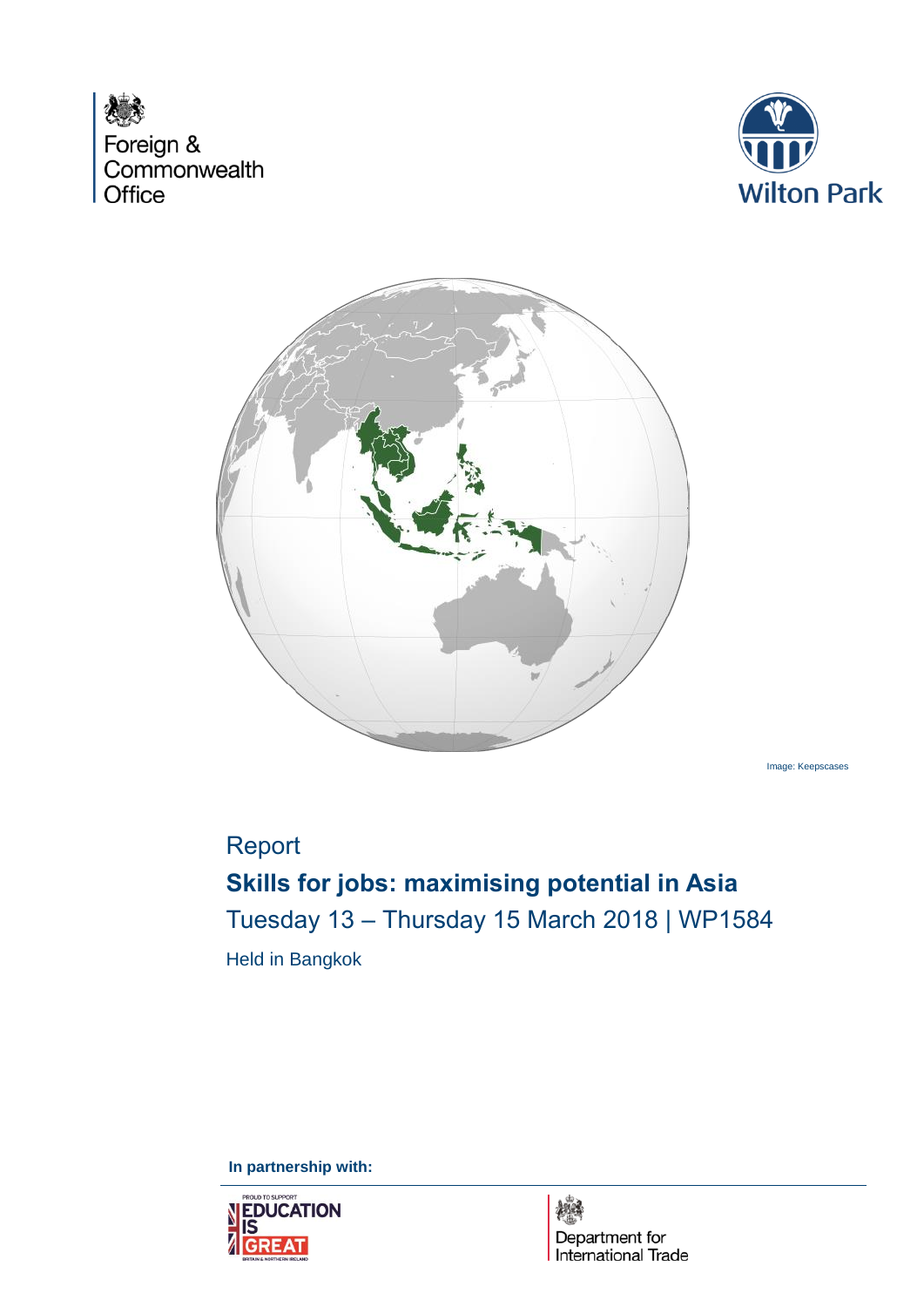

## Report **Skills for jobs: maximising potential in Asia** Tuesday 13 – Thursday 15 March 2018 | WP1584 **Summary**

Technical and Vocational Education and Training (TVET) will play a central role in the future economic development of ASEAN countries, equipping the future workforce with vocational skills and training that delivers economic prosperity and productivity in modern economies.

Key points from this Wilton Park discussion:

- Across ASEAN countries TVET remains the 'poor-relation' compared to Higher Education (HE); a shift in parents' and teachers' perceptions is needed;
- Populations in each country need to be convinced about the importance of continuing their education in more vocational skills and in the field of Science, Technology, Engineering and Mathematics (STEM).
- Implementing more career guidance in the educational system would be helpful for young people and, hopefully, draw them into TVET programmes;
- Significant scale-up in the provision of quality TVET courses is needed; all ASEAN countries are building up national programmes, but at different stages;
- Getting the right architecture in place for TVET provision is critical. Governments are urged to set a clear and stable policy framework for TVET that benefits working adults and youths; providing smart regulation and quality control and assurance, that enables providers with the flexibility to deliver TVET training in the most suitable manner. Governments can also map future human capital needs with industrial strategies.
- Partnerships between government, TVET providers and businesses are critical. Different countries have had varying success in working towards industry driven/market-led TVET provision. The UK's Skills Sector Council is a useful example;
- TVET providers, and employers, need to collaborate and be adaptable in their approach to curricula development, on-the job training, and building in soft skills, critical thinking and life-long learning elements into TVET training;
- There are significant opportunities for the UK to play a key role as a partner of choice with ASEAN countries building on existing partnerships;
- Different actors play different roles, whether governments, employers and the third sector (including private providers, donors and others) but the interaction between them is key to success. There are many challenges within and between these actors, and some levels of dysfunction that need to be overcome;
- Greater transferability and recognition of qualifications across ASEAN would benefit individuals and enable greater movement of citizens with skills to offer growing economies.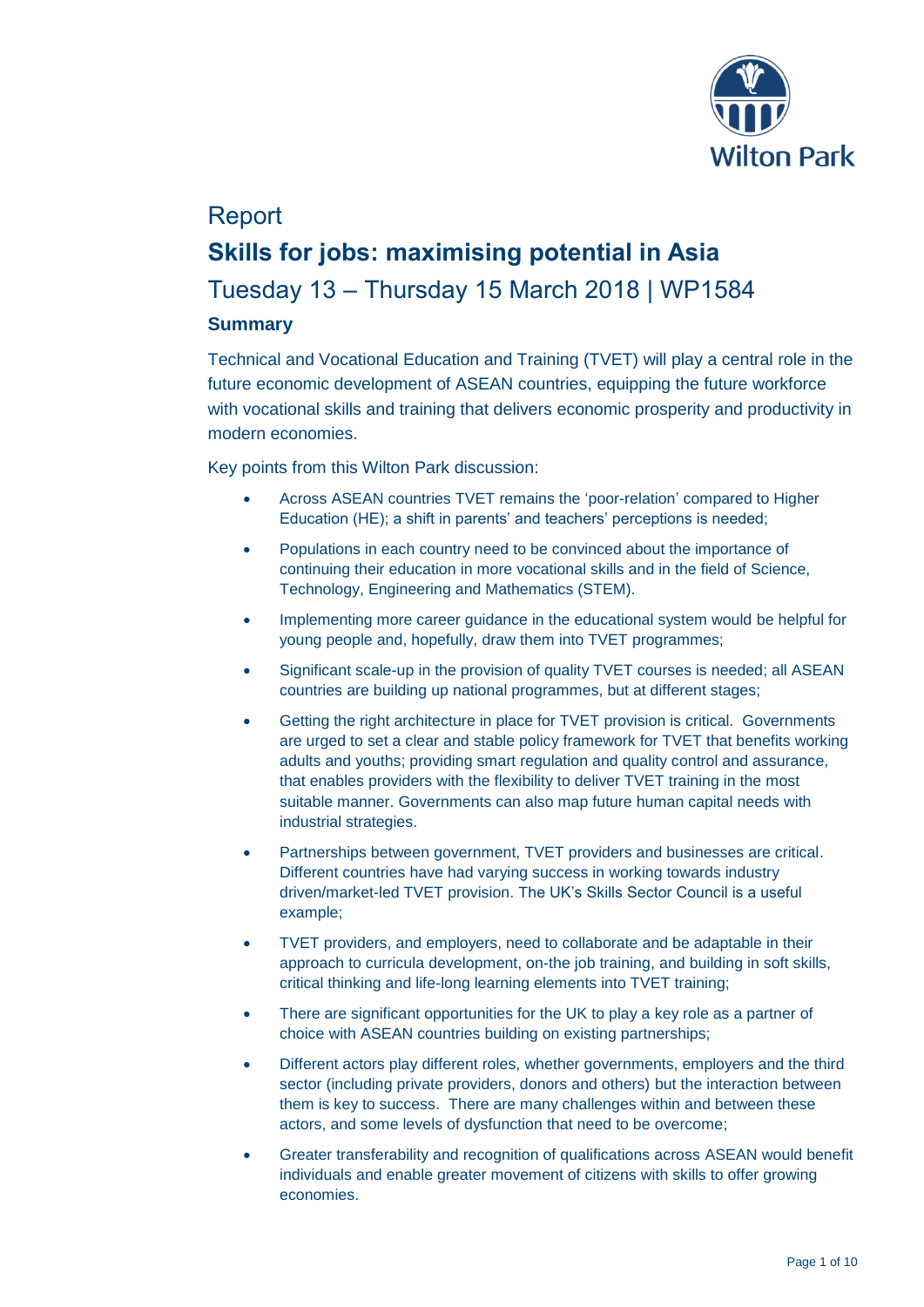## **Introduction**

This Wilton Park dialogue aimed to:

- offer an opportunity for Asian and UK educational institutions and providers to share their TVET expertise and innovations;
- provide thought-leadership on building and improving TVET in the ASEAN region that would create the skilled workforce needed for modern economies, including through developing future strategies and ways to implement these successfully;
- provide opportunities for political leaders, government policy makers, skills and training providers and other stakeholders to maximise partnership opportunities within and across the ASEAN region, and with the UK.

## **The role of TVET in helping ASEAN economies harness the Fourth Industrial Revolution**

- 1. With the emergence of disruptive technology, the Internet of Things (IoT), the rise of Artificial Intelligence (AI), automation and robotics (the Fourth Industrial Revolution), there is a growing skills gap in ASEAN countries. A better skilled workforce will depend on a much stronger focus on TVET.
- 2. Although technology continues to impact upon employability across the region, there are still many jobs that need well-skilled human capital. Although AI has the potential to make certain tasks and jobs obsolete, technology's ability to be emotionally cognitive is still in its early phases. Jobs that require high 'soft skills', such as customer service, will still need humans. If TVET can provide both hard and soft skills, it will play a vital role in strengthening the resilience of the workforce to technological change.
- 3. From a training provider's perspective, TVET is a good alternative to university. It is an affordable, strong and agile system, able to cope with changes in policy, demographics, technology and automation; it has to be highly adaptable to stay afloat as countries move from an industrial manufacturing era to a post-industrial, technological era. Training providers argue that governments should first work on a clear and stable policy framework that focuses on socioeconomic objectives that benefit working adults and youths.

## **Challenges: understanding the hurdles to effective skills provision in the region**

- 4. There is a sense that TVET is often perceived as the 'poor relation' of Higher Education. Parents and students are likely to prefer a more traditional academic route and professions such as medicine, law and accountancy. There is a danger that, if graduates continue to choose an academic route over TVET, businesses will get fewer students with the skills they need and graduates themselves will be poorly-equipped for industries that require workers with tailored skills.
- 5. Challenges become apparent when there is a dysfunction between the roles of government, employers and the third sector. Thus, a symbiotic relationship needs to be fostered between these different actors to enable effective TVET provision.
- 6. Many countries in the region do not have a long history of manufacturing, which can make it difficult for countries seeking to harness the power of the Fourth Industrial Revolution. Countries can find that they lack knowledge or competency or have a limited understanding of the role of education programmes in successful Industry 4.0 strategies.
- 7. Jobs that exist now did not exist 10 to 15 years ago. It is vital that curricula keep up with the changing nature of the workplace. TVET will be become outdated and devalued both in practice and perception if the skills training architecture is not responsive enough to constant update.
- 8. Foreign institutions looking to establish TVET programmes in the region have often found themselves stymied by bureaucracy. The process of ensuring that foreign institutions are

"A better skilled workforce will depend on a much stronger focus on TVET"

"If TVET can provide both hard and soft skills, it will play a vital role in strengthening the resilience of the workforce to technological change"

"ensuring that foreign institutions are offering goodquality, sustainable products is timeconsuming for governments but external institutions can support the national development of TVET at scale"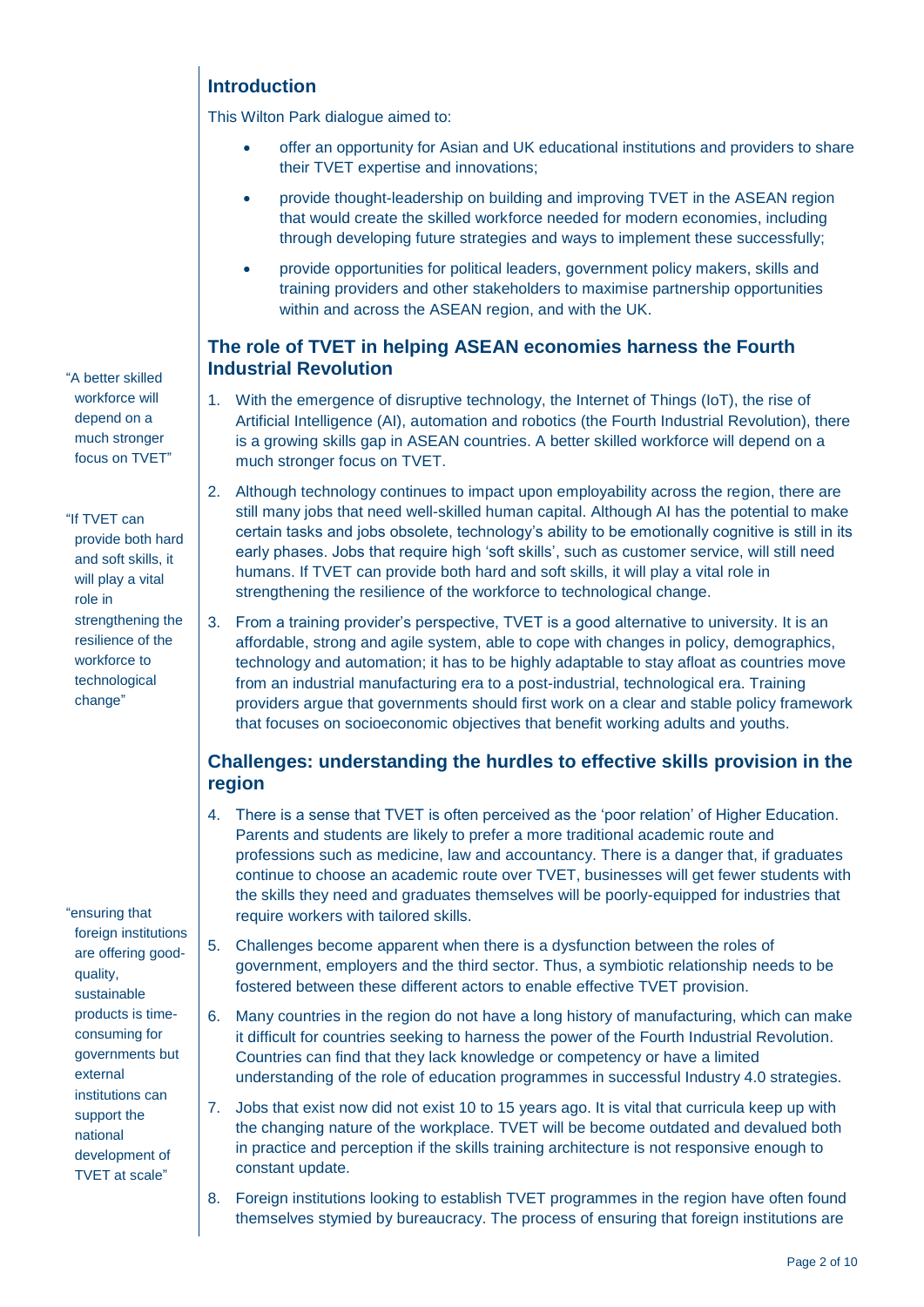offering good-quality, sustainable products is time-consuming for governments but external institutions can support the national development of TVET at scale.

#### **The role of government in delivering skills training**

- 9. Governments are encouraged to emphasise the value of vocational learning in comparison to academic learning by engaging and educating stakeholders such as parents, care-givers and teachers. Governments have a key role to play in changing perceptions surrounding TVET as a second-class career choice.
- 10. Investments in human capital are likely to be most effective when they are mapped against wider industrial strategies. Governments need to identify the skills needed by priority industries, particularly as those being disrupted by new technologies. Human capital must translate into marketable skills, which match demand within priority industries.
	- 11. Governments must be careful not to over-regulate. Smart regulation for example would not set laws on how many hours students must take on a programme or what the students are expected to achieve over a given period of time. Governments are recommended to be assuring quality, while giving institutions the freedom to develop dynamic, tailored TVET courses.
	- 12. Governments can create the conditions for good quality skills training by deregulating, decentralising and minimising bureaucracy to allow skills providers to operate in an increasingly autonomous market-friendly, and market-led ecosystem.
	- 13. Countries in the region are attempting to clear administrative obstacles to quality TVET architecture. For example, governments are seeking to acquire information about industrial needs and market demands, which some industries are reluctant to share. Carrying out this kind of research can help governments better understand industrial needs, so that the education sector can update their curricula and ensure the up-to-date quality of their courses.

#### **Case study - Myanmar**

The education sector within Myanmar has been relatively centralised. Government has recognised the need to shift towards a "smarter" mode of regulation.

Effective government leadership and partnership between the Ministry of Education and Ministry of Labour has led to new policies being enacted. The government aims to enhance the participation of the private sector and establish cross-sector collaboration between universities, industries and the government to ensure that TVET is demanddriven, relevant, and responsive to the market.

Instead of setting out specific credit hours and a fixed number of years in order for students to receive accredited qualifications, policies will set boundaries within a broad framework of definite outcomes, and work towards keeping tight control of quality to address underperformance.

"Governments must be careful not to over-regulate"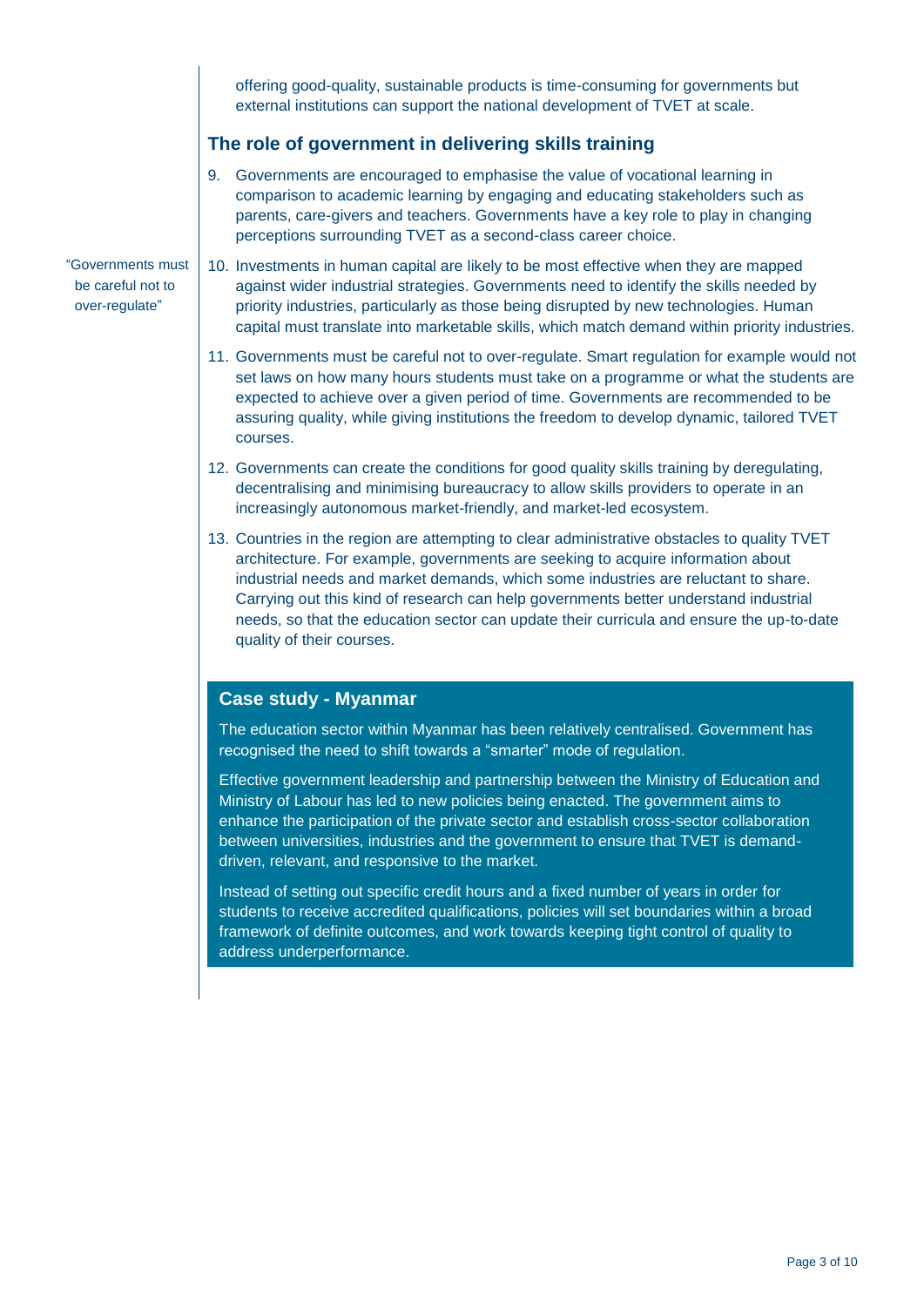#### **Case study – Sri Lanka**

Sri Lanka is looking to scale up its provision of TVET, increasing the number of young people who access higher education and certified training.

Investments have decayed over the years and those students who have emerged from existing colleges demanded good jobs and were unwilling to take on low-level entry jobs. This forced the government to provide jobs, making the public sector over-large.

Actions taken to address this include making TVET free-of-charge, which will then require investments to be funnelled into TVET programmes. The government has also revamped their education system to incorporate more training of employable skills. Through merging soft skills competency with quality-assured vocational training they hope to create a bridge across the national quality certification system.

A key issue in scaling up public sector TVET programmes is finding trainers and instructors who are sufficiently certified or trained themselves. Private sector TVET providers are more attractive to trained instructors because of the higher earning potential. Government plans include additional training for professions in the public sector where this is lacking.

Public-private partnerships in TVET provision are currently seen as financially risky because the government often ends up investing more money than is necessary.

## **Matching the needs of industry and providing quality training in the workplace**

- 14. At the heart of good training and effective workplace practice and strategies is the need to connect vocational training with the workplace and employment to ensure students are 'work ready' and focusing on key sectors with good employment prospects or where entrepreneurial capability can be encouraged.
- 15. Industry acknowledges the need to have better-trained employees. Industries have complained that vocational education is not always of sufficient quality, while public provision is often constrained by resources. For instance, it is costly to train and maintain teachers. A compromise must be found between industry leaders and the education sector. Industry could look to source some of their 'human capital' development from their industries, where 'teachers' are more abundant and could help overcome issues with capacity.
- 16. Gaps exist between the formal classroom training and training in the workplace, and the needs of industry need to be consider in the development of vocational curricula and the approaches to deliver this.
- 17. It is pivotal that learning takes place in a real context as a student may be competent in the classroom, but unable to translate these skills to the working environment. Hence, simulation-based learning in collaboration with industry experts is a significant means to ensuring the language of TVET remains pertinent in its provision of relevant occupational skills for employment via vectors of on-the-ground training.
- 18. Industry engagement has been a common problem in the region, as many parts of the private sector have been reluctant to invest in internships or apprenticeship trainings. Some countries in the region have begun to utilise the private sector as 'labs' for students' practical experience, with bureaucrats constructing the curriculum revolving around apprenticeships with industry. For example, in Thailand, 1500 companies across the country offered short training and skills enhancement courses for fresh graduates that led to their potential employment. However, the government discovered that some companies had not carried out these courses, and had only stated so in order to fulfil legal requirements.

"connect vocational training with the workplace and employment to ensure students are 'work ready'"'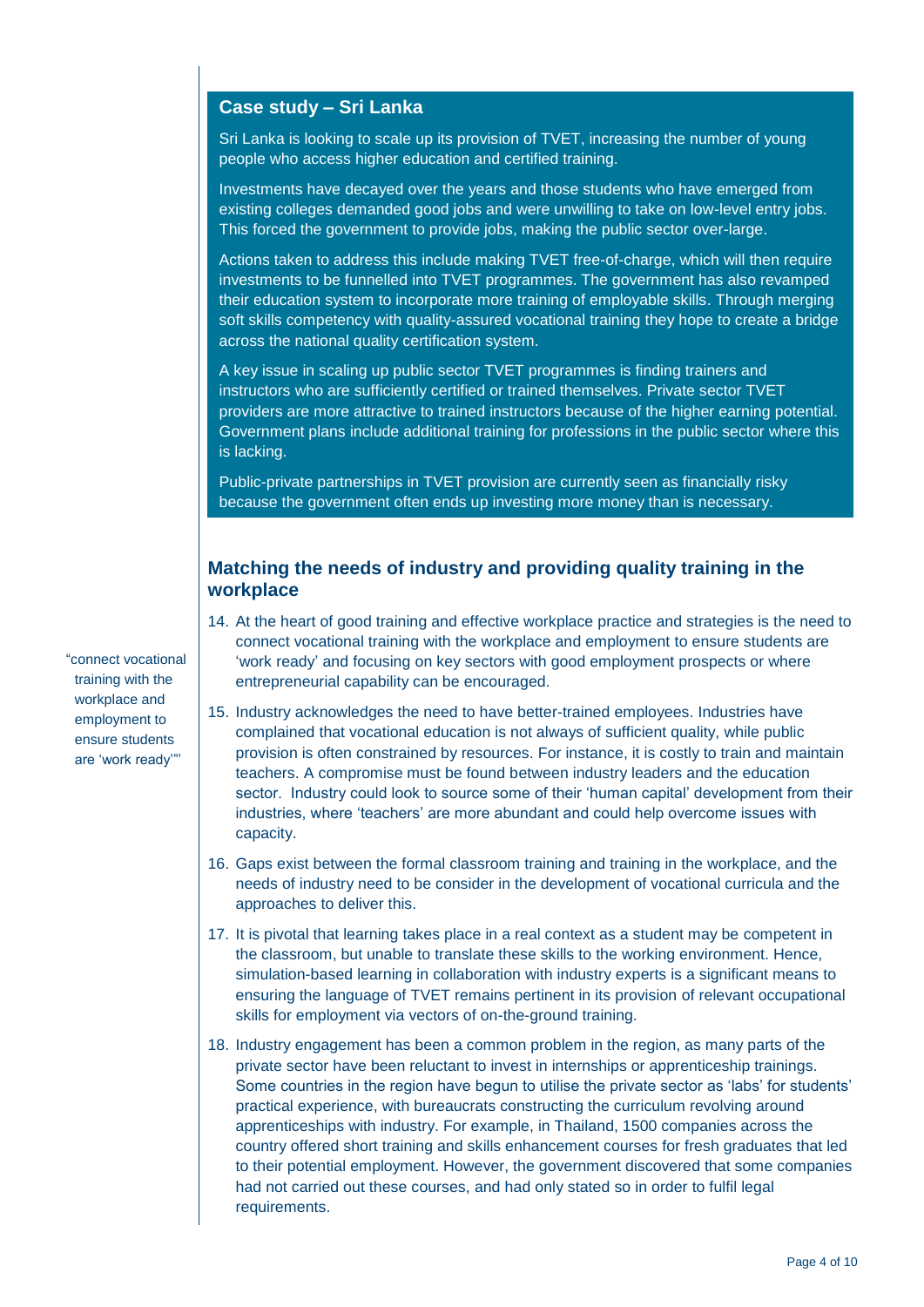"systems need to be flexible and dynamically responsive to industry"

"Industry will become more engaged with TVET when the quality of training is consistently high and its effectiveness is measured against high employability and work performance"

- 19. TVET systems need to be flexible and dynamically responsive to industry. Malaysia's recent TVET development of the 'fluid curriculum' is a good example. In Malaysian polytechnics, 30% of the curriculum is determined by the industry and according to market directives, the curriculum is adjusted within a timeline of 3 months. In Sarawak (West Malaysia), a TVET institution located in the middle of a forest was offering programmes on banking and technology (for students to receive skills to help them find employment elsewhere); however, it is now changing course to serve local demands that are inclined towards agro-technology and logistics for example. Hence, the demography, local policies, automation, and innovation also must be factored in TVET development.
- 20. Participants suggested setting up committees within government ministries to bridge the gap between education providers and employers, engaging with good companies to cocreate content. This has the potential to make industry the "biggest supporters, users and enthusiasts of that content". This could involve bringing industry leaders into universities and the classroom.
- 21. More generally, decentralising provision can allow education providers to create standards that match industry expectations. Moving towards a market-led model and away from government control can allow providers freedom to design or customise their programmes. This can allow more flexibility in meeting the needs of the labour market, as providers can reach out to employers with increased responsiveness and, therefore, satisfaction of market demands.
- 22. TVET providers should seek out industry support when funding their courses. The greatest financial supporters may be the potential employers who help develop or co-create the programmes. Having industry engaged in creating and curating the content will ensure that what is taught meets industry requirements and is of a desirable quality to them. Setting occupational standards is another method of employer engagement.
- 23. Industry will become more engaged with TVET when the quality of training is consistently high and its effectiveness is measured against high employability and work performance. To ensure this, the adaptability and articulation of TVET must be dynamic and responsive to changing industries.

#### **Case study - Malaysia**

"As the students evolve, the companies evolve. This is a sustainable financial structure for the industry."

The Minister for Education of Malaysia is personally committed to ensuring intense industry engagement in technical and vocational educational. The Penang Skills Development Centre set up by the government is an example of a training institution that is linked to over 200 companies to support the learning, training and employment of its students.

Malaysia has specific TVET universities that provide qualifications ranging up to PhD level. The government robustly emphasises TVET, with 15% of the national budget being channelled into TVET subsidies.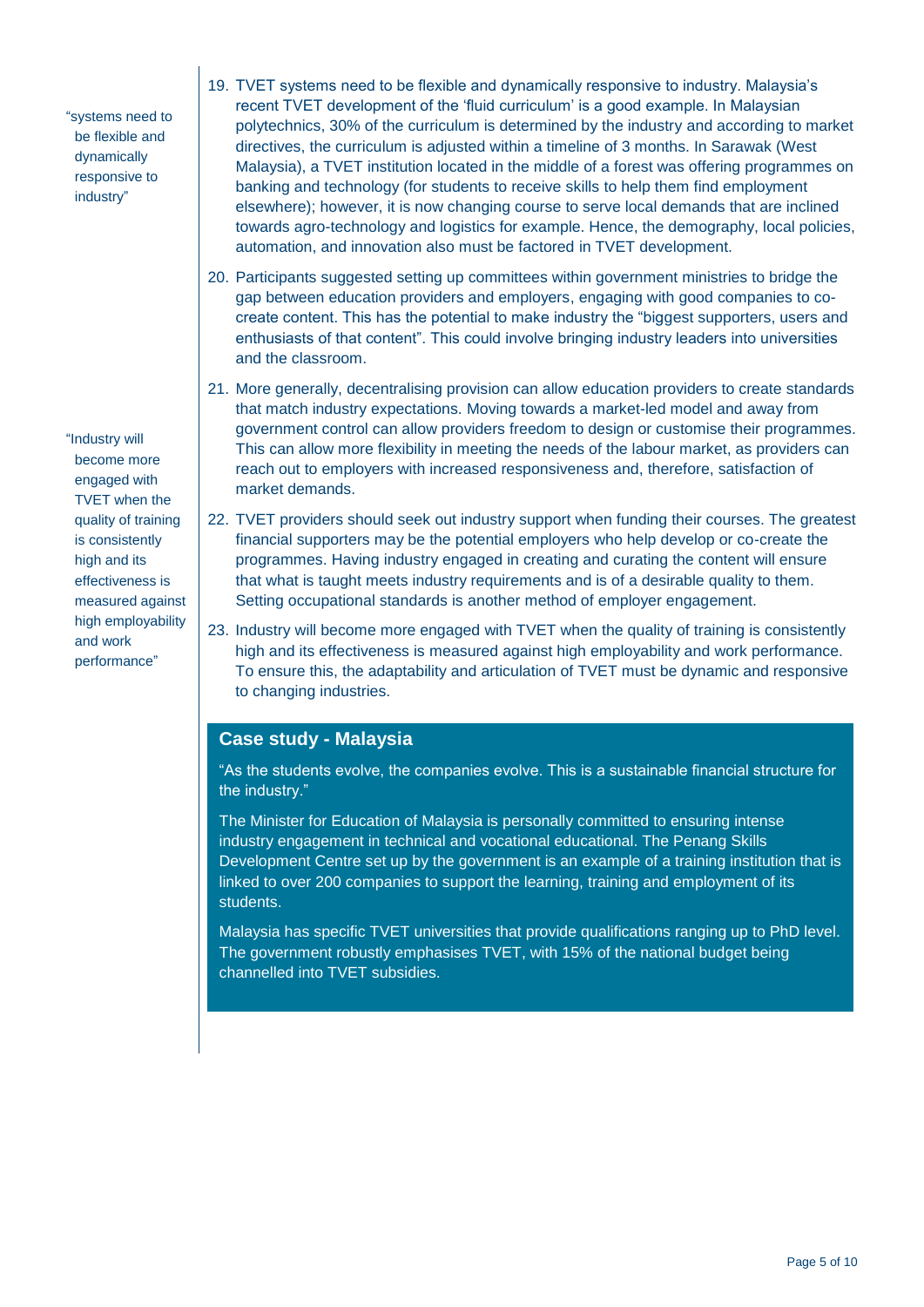## **Case study – Indonesia**

In Indonesia there is a perception gap between Higher Education and training, causing employers to believe that most graduates lack skills and relevant knowledge. The Ministry of Education is working on implementing vocational education, especially through polytechnics.

Indonesia's TVET policy framework is to conform to national economic development missions, produce graduates that meet the labour market requirements, and to fulfil the industrial demands which would contribute to national economic growth.

The transportation sector is a particular focus, with TVET expansion involving collaboration between the government and TVET providers to help graduates of vocational and polytechnic schools (VP) to obtain jobs. The VP linkages with industry can help form new competencies and professional qualifications, giving polytechnic schools more prestige and more opportunities for innovative initiatives.

When sourcing for trainers and lecturers, a plan to incentivise industry involvement is recommended. With enough resources to expand and fully equip TVET providers to produce competent graduates, employers may be further convinced of the quality and relevance of these youths and employ them.

#### **Beyond TVET: towards a multi-stakeholder approach to skills training**

- 24. Higher Education (HE) and TVET must not be seen as mutually exclusive pathways. Teaching and training need to work together in an integrated fashion engaging with industries.
- 25. Universities can teach students how to learn, acting as a currency that supports their future careers and potentially their global mobility. By giving students transferable skills, such as problem-solving, critical thinking and verbal and written communication, universities prepare students for a variety of careers, ready to pick up new skills that are industry specific. In this regard, universities can produce graduates with both technical and soft skills.
- 26. There are many innovative methods that universities can use to ensure that students are more employable when they graduate. For example, degree apprenticeships combine fulltime paid work and part-time university study to allow students to leave university with a Bachelor's or Master's degree, while tailoring their learning to match the needs of business.
- 27. Smaller and less economically developed countries in the region, such as Myanmar, are struggling with drop-out rates before the completion of primary school, leading to a large number of unskilled workers in the informal sector. TVET can play a role in alleviating unemployment and TVET systems need to be designed to ensure they reach a maximum number of people, including those in rural areas who are too often left behind by technological change. Engaging stakeholders, including parents, in rural areas is essential for ensuring that TVET is attractive and accessible.
- 28. Industries have expressed the need to allow employees to transfer from one department to another so training in pipeline skills that the employer needs are a concern. There is a sense that both employers and workers are prioritising flexibility, so it is vital that courses are giving students skills that allow them to be flexible, and able to move between jobs and tasks.

"TVET can play a role in alleviating unemployment and TVET systems need to be designed to ensure they reach a maximum number of people, including those in rural areas"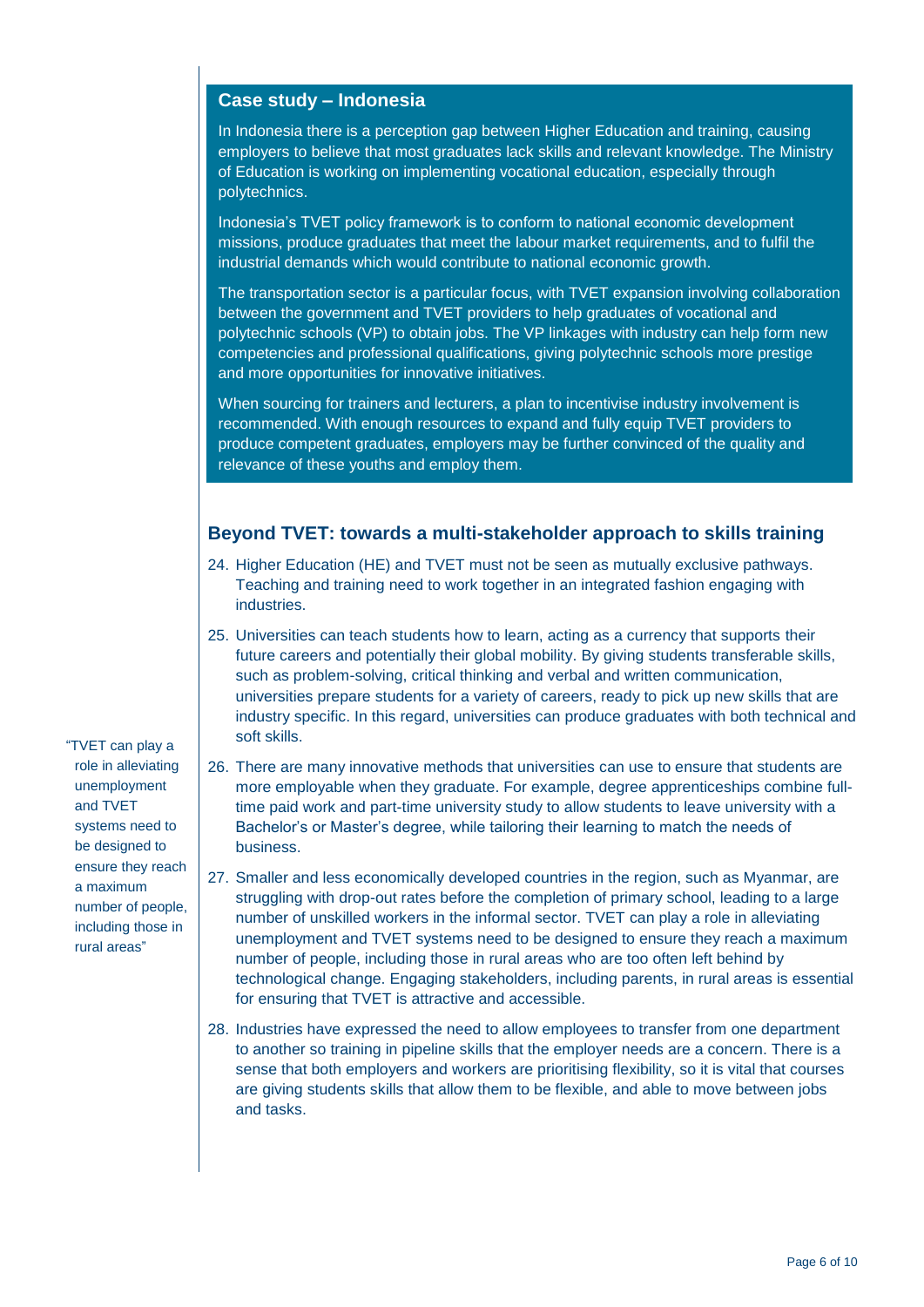### **Case study - Singapore**

The Singaporean government recognises the key role TVET plays in the current and future economy, setting up the Institute of Technical Education (ITE) 25 years ago. Now 25% of school leavers join TVET through the ITE or polytechnics. The government has focused on: setting up the right overall infrastructure; creating multiple pathways; ensuring teachers are well-trained and provide constant support through career guidance; creating experiential learning by working with industry; empowering and motivating students to make informed choices to opt between ITE, polytechnics or the conventional direction of academia.

The conversation encouraging students to discover their passion and areas of strength begins at a young age, and their skillset is developed and nurtured by well trained teachers as they progress. The students' pathways are then contingent upon their interests for learning either applied or technical skills, with roadmaps of multiple routes to succeed in their careers made available to them. This can be thought of as a 'bus route'.

Additionally, a multi-stakeholder process of "Life-Long-Learning" through Skills Future has been recently developed to facilitate training for the ageing population and to ensure that skills are perpetually updated so that the entire trajectory of the age demographic is able to work to their fullest potential.

#### **Case study – Brunei**

TVET is delivered up to Level 5 (Diploma) by the government of Brunei who alongside providing free education also allocates allowances for all students. Applications for TVET are now so high there is a question about capacity and sustainability.

One pressing issue is the need for training in future or emergent skills such as adaptive thinking, trans-disciplinary skills, and entrepreneurial skills. There is a recognition that the life skills in current training programmes are not tailored to every field with varying needs and companies such as the Institute of Brunei Technical Education (IBTE) are working towards developing programmes that fill this gap. Such programmes will place more emphasis in creative development and competency training.

By focusing back on the classroom setting rather than the process, IBTE can screen their teachers and instructors, ensuring that the trainers meet the quality-assured standards and achieved mastery of this area so that the same quality can be passed down in the pedagogy.

#### **Quality and transferability: building assurance frameworks for institutions, courses and teachers**

- 29. The recognition of qualifications from TVET courses across countries within ASEAN could lead to the easier transferability for employees from one country to another and beyond. To achieve this greater quality assurance of qualifications, courses, institutions and teachers is needed.
- 30. As part of this it is recommended that independent inspection agencies such as Ofsted in the UK (Office for Standards in Education, Children's Services and Skills) should be developed at the national level with agreements set up in the region. Inspections would work towards stringently assessing TVET providers on a regular basis. For on-the-job learning, the workplace needs to be checked at regular intervals to ensure that students are learning what they are supposed to be learning. In addition, infrastructure is needed to demonstrate to industries a level of professionalism, competency, and respect for the learner and the market.

"roadmaps of multiple routes to succeed in …careers … can be thought of as a 'bus route'"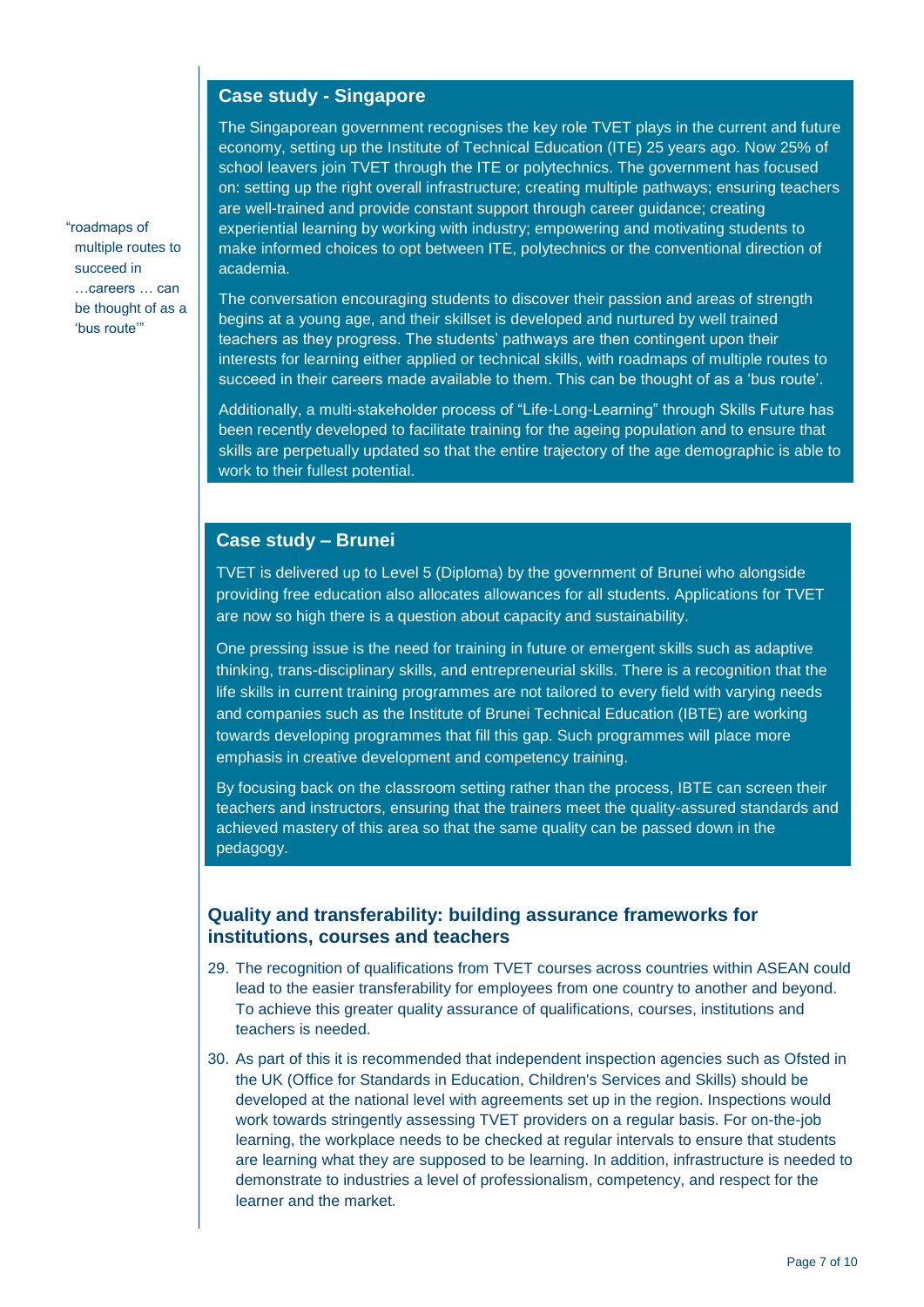31. Data collected should be rich and updated, displaying student records and achievements, and ensuring learning is on track. This needs to be followed up with staff adhering to strict KPIs and deadlines.

#### **Case study – Cambodia**

Cambodia faces challenges of low teaching quality and a shortage of skilled teachers. Most educators are underqualified, have low digital literacy and little research skills as they continue to utilise traditional pedagogical approaches.

The upscaling and training of teachers is a critical need, with teachers adapting their teaching techniques and embracing a facilitative pedagogy through assignments and group work where soft skills and digital literacy is also integrated in the learning.

As a still-developing country, TVET implementation in Cambodia is not just the government's responsibility as they seek to form public-private sector collaborations both within and outside of the country.

The focus now should be on the development of a viable quality assured system of vocational technical education that will have easy access and exit learning pathways, be certified to international standards and which must be validated by accredited training at the workplace that will lead to jobs or continued progress along other development pathways.

Organisations such as City and Guilds, a market leader for setting global educational standards for technical and professional qualifications, alongside providing accreditation, eLearning and digital credentialing, have expressed support to assist in the development of skills by providing high quality products and services to bridge these gaps and deliver learning solutions.

Cambodia is now focusing on TVET internships. They target school leavers and high school graduates who opt for higher education. The aim for these internships is to provide students with workplace vocational skills.

#### **Case study – Vietnam**

Vietnam is facing a dire unemployment rate for higher education graduates, so, like Cambodia, a Vocational Education and Training Program (VET) was established to steer high school graduates and school leavers from jumping too quickly into higher education.

However, the number of students entering VET is low with the skills to match—weak in soft skills, low efficiency, and training quality has not met industrial requirements. Foreign language skills are also too low to work in an international environment.

To overcome this, the VET is being developed and improved through legislation, expansion to include rural labourers, retraining for, labourers who lost their jobs; and standardising quality assurance factors.

Cooperation with Vietnam Chamber of Commerce and Industry (VCCI) was also established whereby the VCCI oversee the laws on VET. They signed a working agenda in 2017 aiming to promote the cooperation between enterprises and VET institutions including strengthening quality assurance, research, funding adjustments.

More training contracts with larger enterprises and corporations are pending to be signed in 2018. These contracts could help gauge the skills needed for each profession, and help build partnerships with other institutions to form new curricula.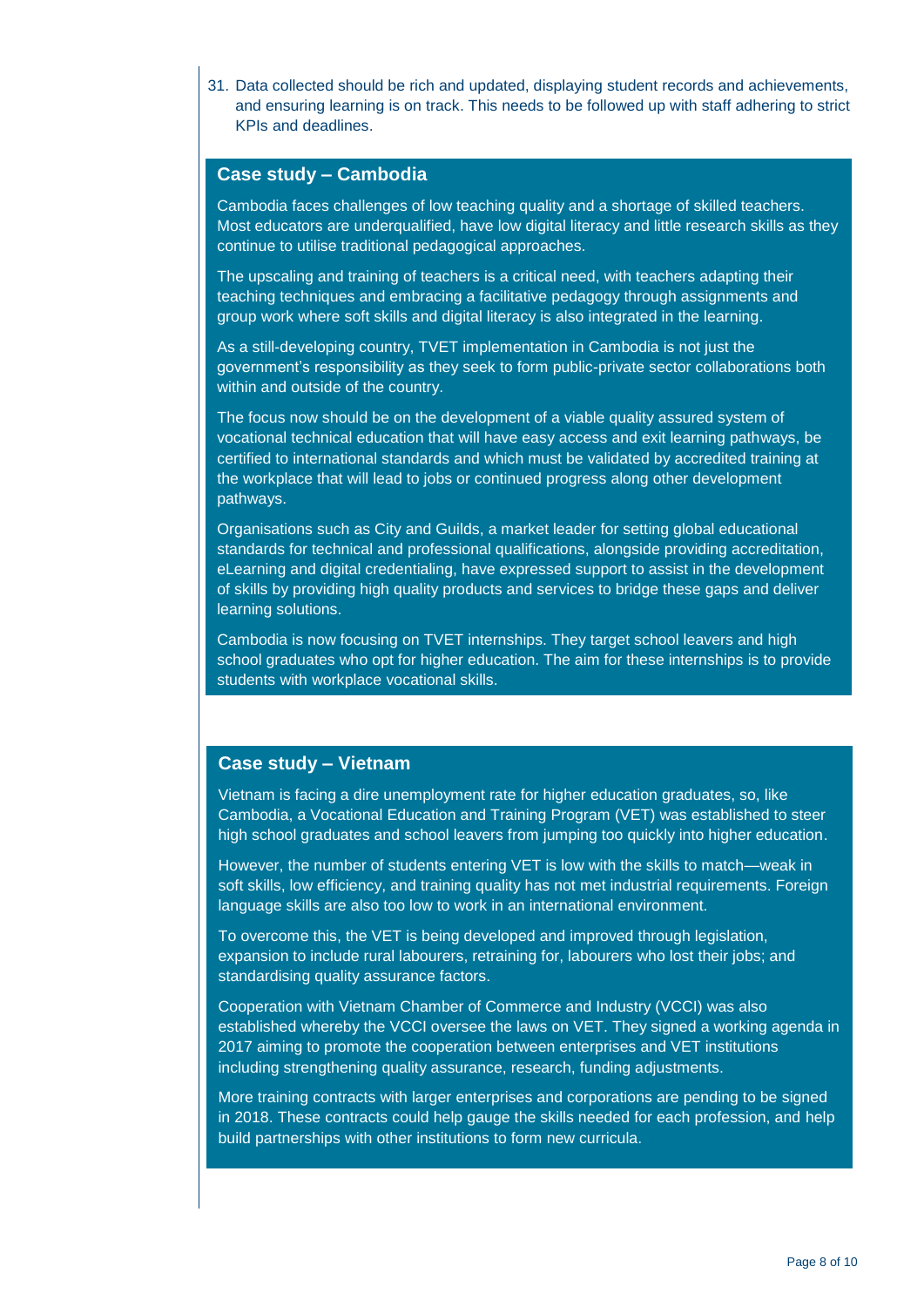## **Developing successful partnerships in the region, including with the UK**

"rich opportunities for regional collaborations on TVET provision within ASEAN, and a common approach is recommended"

"For ASEAN countries the UK can be an international partner to both individual nations and the region as a whole to support

development"

TVET

- 32. There are rich opportunities for regional collaborations on TVET provision within ASEAN, and a common approach is recommended that brings countries together to scrutinise the development of technical and vocational training in the region, examine how skills are provided via occupational standards, and develop common modes of assessment and qualifications provided and of quality and inspection of providers, courses and teachers.
- 33. These shared frameworks could be self-assessed if they require provisions or upgrades to optimise TVET. Multilateral organisations such as the ASEAN Educational Secretariat and the Asian Development Bank (ADB) can play a central role in fostering and strengthening such regional development and provide not just moral but also financial support to guide the educational sector.
- 34. By way of example the UK is part of the largest network of global information providers and awarding bodies, and has begun to sign bilateral and multilateral agreements that oblige signatory states to have mutual recognition of qualifications. The UK has entered into 5 MoU treaties over the past 18 months.
- 35. For ASEAN countries the UK can be an international partner to both individual nations and the region as a whole to support TVET development, provision, qualification, recognition, and transferability is a sustainable way forward for the ASEAN region. With support at national, regional, and global levels, TVET can be truly sustainable.

#### **Case study - Thailand**

Thailand has created a new law, 'Section 44', which will enable foreign TVET institutions to establish educational schools in the eastern area of Thailand.

Foreign institutions who wish to help Thailand achieve the 'Thailand 4.0' mission and wish to open a TVET institution can submit a proposal to the government which, if approved, should exempt them from private university law, and from higher education commissions and regulations.

This law was established to ease the problems faced by foreign institutions regarding governmental administrative processes. Pearson (UK) is the first institution to utilise Section 44 and an MOU was signed between Pearson and the Thai Ministry of Education during the dialogue.

With the establishment of Section 44, Thailand is working to build liaisons with institutions known for their STEM and TVET programmes.

Carnegie Mellon University will soon establish a branch campus, offering a few PhD and master's degree programmes, in Thailand and begin accepting students by September 2018. Their programmes will be reviewed and approved by the National Taiwan University.

Some Thai-Chinese technical vocational schools will also be working with industrial partners to better understand the needs and demands of STEM industries on a national and multinational scale.